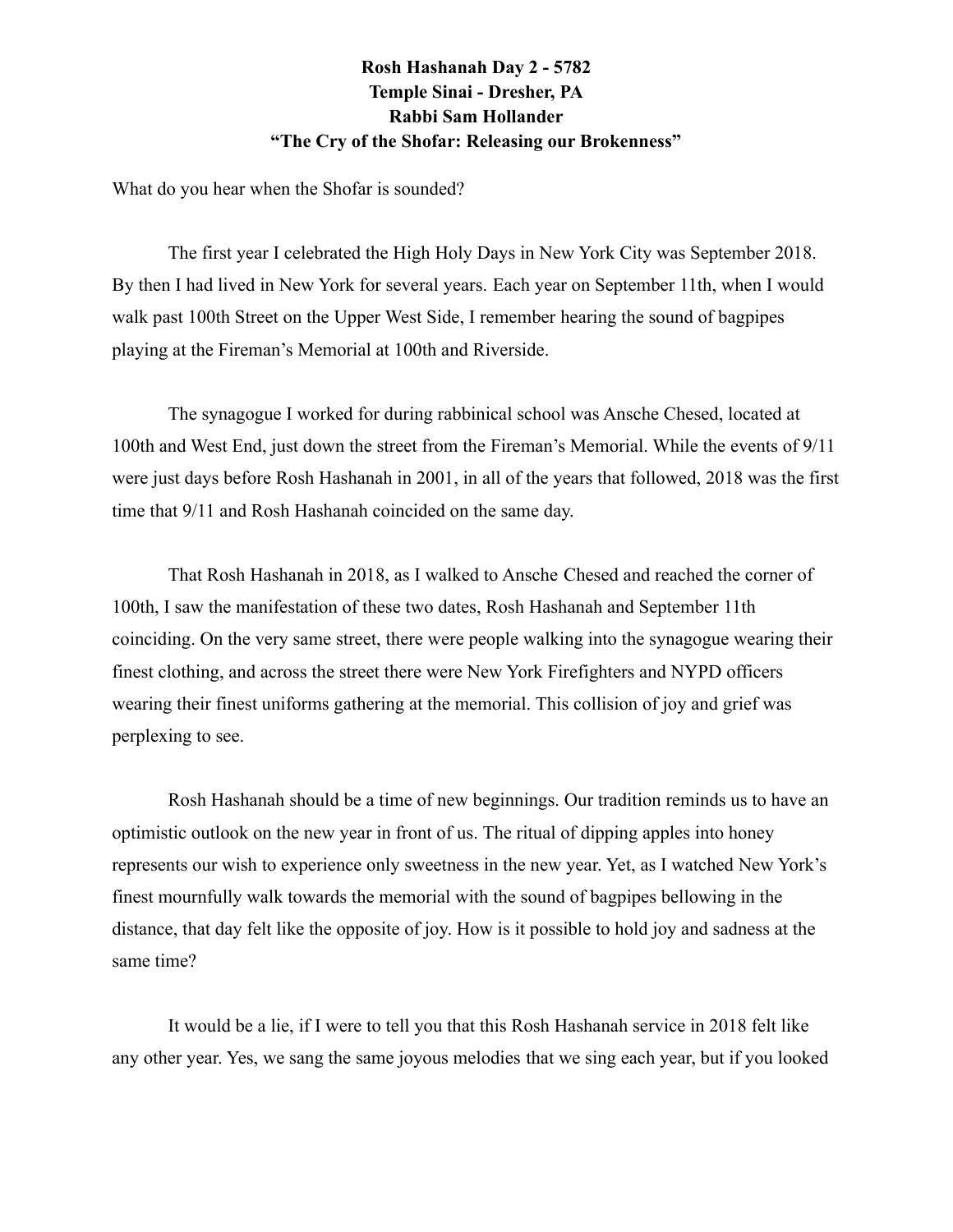around the room, although everyone was physically present in the sanctuary, you knew their hearts and minds were somewhere else, traveling through the memories of that day.

As the Torah was placed on the readers table in preparation for the Torah reading, the Rabbi paused the usual flow of the service and spoke from the heart. The rabbi said, "Today, all throughout the city, churches have rung their bells to observe moments of silence that mark the events of that very tragic day… we, as a synagogue, do not have a church bell, but today, on Rosh Hashanah, we do have the shofar." And just at that moment, as the clock hit 10:28am, marking the time when the North Tower fell, the rabbi blew the shofar.

Tekiah… We all know the sound of the shofar. But I will always remember the sound on that day in that sanctuary. As we stood in a moment of silence, the shofar was the collective loud cry that we all needed. The sound echoed like the sirens of emergency responders that gave their lives that day. The shofar's unadulterated sound transported us across time, to the experience of the brokenness we felt that day years before.The shofar was the cathartic release that we all needed.

On Rosh Hashanah, on this day of joy and hope for the future, we are reminded of how fragile life can be. The Talmud and the prayers in the Mahzor refer to Rosh Hashanah as Yom HaZikaron, the "Day of Remembrance." While sharing the same name with the modern Israeli commemoration of Yom HaZikaron, Israeli memorial day, remembering the lives lost in protection of the State of Israel and those killed in acts of terrorism, when we speak of Rosh Hashanah as Yom HaZikaron, it is because we want God to remember us in the coming year.

But I think there is more to this idea of Yom HaZikaron, of remembrance on Rosh Hashanah. Rosh Hashanah is not just about recalling the sweet moments in life. According to the Talmud, the sound of the Shofar on Rosh Hashanah is to remind us of the biblical story of the binding of Isaac, also known as the Akeda, which we read in the Torah this morning. In Jewish tradition, we recall Abraham's actions that day in a uniformly positive light. Many biblical commentators argue that the binding of Isaac was a test of Abraham's obedience and true faith in God, but in reality this story is a traumatic experience in which a son is almost killed by his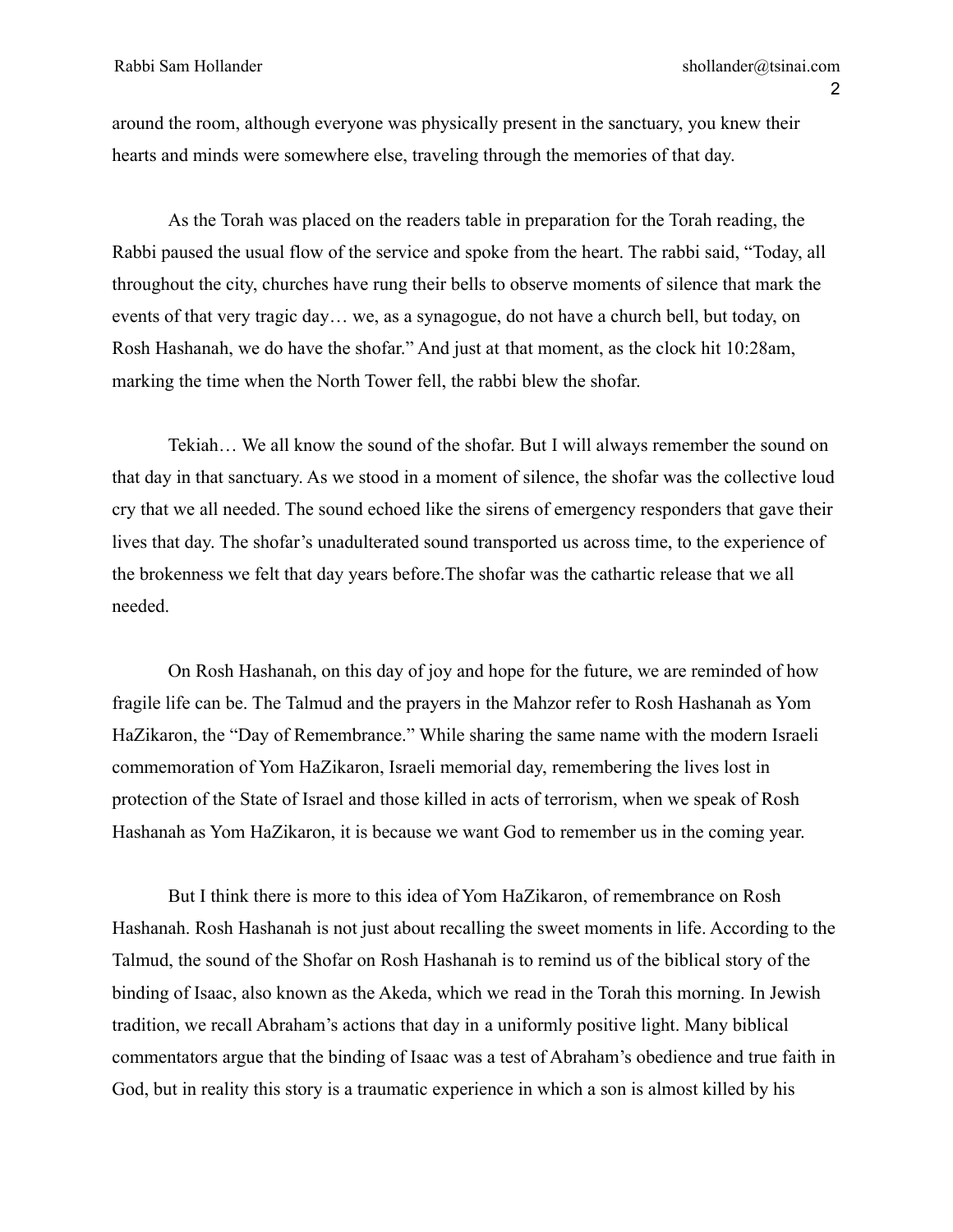father. Today, we sound the shofar to remind God of the sacrifice made by Abraham, who instead of killing his son, sacrificed a ram. The sound of the shofar reminds God of this covenant, that God should show mercy upon us because of Abraham.

But like the cry of the shofar, the trauma inflicted by the binding of Isaac is not easily forgotten. Commentators note that on the way to the mountain top, twice the Torah says:

## ַוּיֵ ְלכּו ְׁשנֵ ֶ יהם יַ ְחָּדו

"The two of them walked together"

The number two specifically referring to Abraham and Isaac. But after the incident of the Akeda, as Abraham returns home to Beersheva, the Torah says:

## ַוֵּי ְלכּו יַ ְחָּדו

## "They walked together"

This verse omits the word יָשְׁנֵיהֵם, "the two of them", or more specifically, Abraham and Isaac. According to the 15th century commentator Abarbaranel, Isaac did not return home with his father; instead he returned to his mother in Hevron. This traumatic event led this family to separate. Isaac never again spoke to his father. And according to Midrash, Sarah died upon hearing that Isaac was almost killed by Abraham.

So why is such a troublesome text chosen to be read on this joyous day of Rosh Hashanah? On Rosh Hashanah, on this day that we call Yom HaZikaron, we focus not only the sweetness in life, but we also remember that which has harmed us. To engage in the process of teshuva, we have to look back and remember the past, both the good and the bad. While the sound of the shofar can be jubilant, the fragmented notes can remind us of brokenness and the sound of crying. On Rosh Hashanah, instead of remaining silent with the pain we experienced in the past, the blasts of the shofar allow us to break the silence and express our pain.

Last year on Rosh Hashanah, we told ourselves that next year would be different. Yet, as we enter into this new year wanting to be optimistic for the year ahead, how can we not feel the pandemic's continuous stress, and now the trauma, the destruction, the loss of life we experienced this past week from the storm?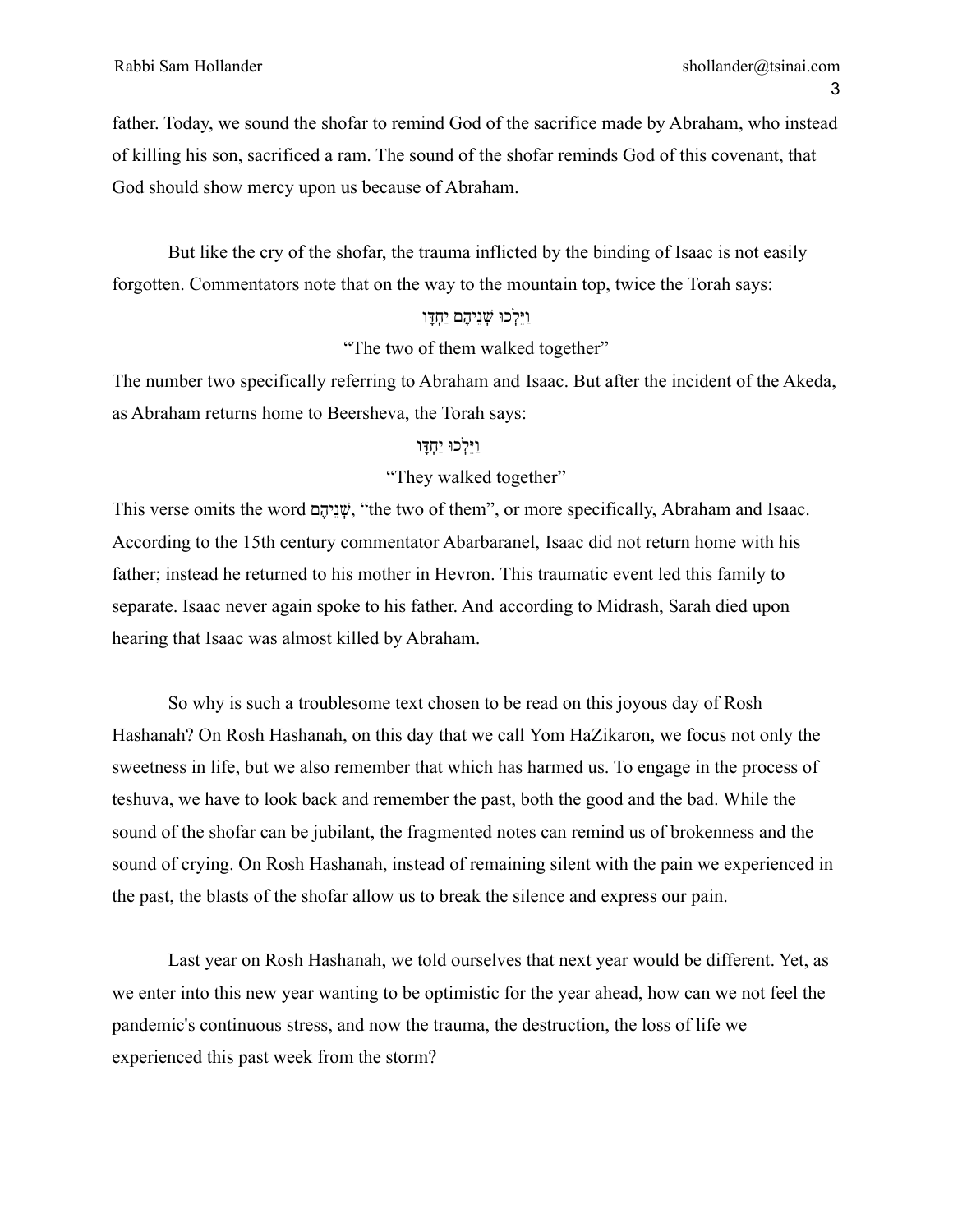I wish we could just simply forget, to move past the brokenness we feel in our hearts, because pushing it out of our minds and hearts just sounds easier. But on this day, on Yom HaZikaron, this day of remembrance, we recall that which may be hard to address.

In the Book of Proverbs it says "If there is anxiety in a person's heart, let him quash it." Rabbi Ami and Rabbi Asi have different ways to understand this verse according to the Talmud. One said, "you should forcefully push this anxiety out of one's mind." The other said, "One should tell it to others."

It is important that we find ways to release our anxiety and the heaviness that weighs on our hearts. To not remain silent, but to speak with others. In this period of repentance, we are called upon to engage with others, even when the conversation is difficult and painful. If we can learn anything from the experience of our ancestors Abraham, Isaac and Sarah, when we feel hurt or anxious it is important to call out instead of remaining silent. When we experience challenges, it is important that we find ways to talk with others.

Rosh Hashanah… Yom HaZikaron, the week leading up to Rosh Hashanah will forever remind me of the traumatic experience of 9/11 and the recent storm that devastated our community. As we stand to hear the call of the shofar, let it be the collective cry for us all. A reminder that we should not feel alone in the anxiety that we feel, but that it is okay to let out our tears and to share the weight that we feel on our hearts with others.

But let us not forget, that the Shofar is not just a cry, it is a call to action. We can never replace the lives lost 20 years ago and last week. Both the Manhattan skyline and the Upper Dublin skyline are forever changed, a constant reminder of these traumatic experiences. While the tree topped skyline is no longer in view from so many of our homes, the call of the Shofar reminds us to move forward, to plant new trees one day.

Yes, this Rosh Hashanah is bittersweet. We hold both the sweetness and hope of a better year ahead, and on this Yom HaZikaron we also remember the brokenness in our lives. May the